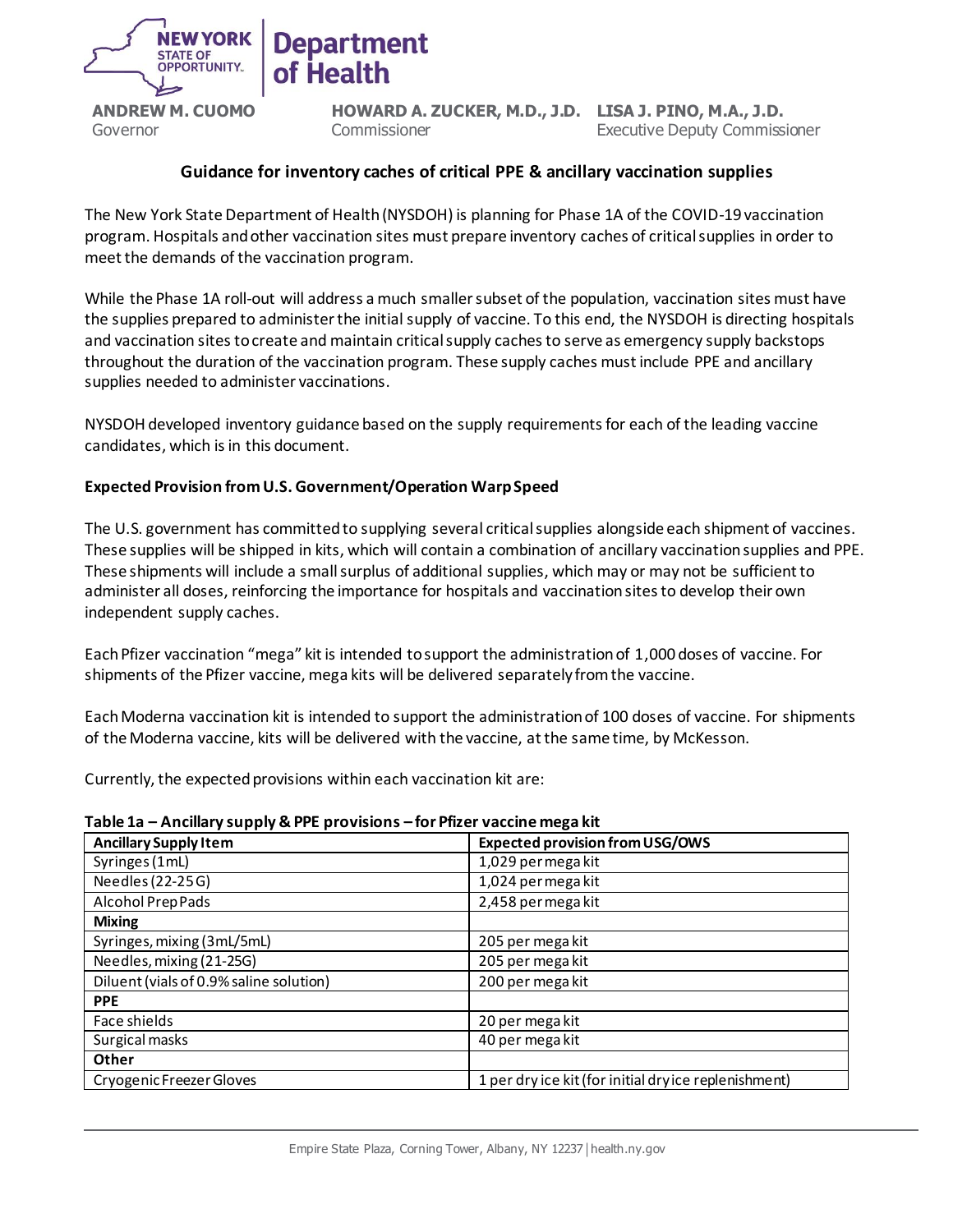| <b>Ancillary Supply Item</b> | <b>Expected provision from USG/OWS</b> |
|------------------------------|----------------------------------------|
| Syringes (1mL)               | 105 per kit                            |
| Needles (22-25G)             | 105 per kit                            |
| Alcohol Prep Pads            | 210 per kit                            |
| <b>PPE</b>                   |                                        |
| Face shields                 | 2 per kit                              |
| Surgical masks               | 4 per kit                              |

#### **Table 1b – Ancillary supply & PPE provisions – for Moderna vaccine kit**

#### **Table 1c – Additional expected ancillary supply & PPE provisions – for Moderna mixing kit**

| Supply Item        | <b>Expected provision from USG/OWS</b> |
|--------------------|----------------------------------------|
| Syringes (5mL/6mL) | 11 per kit                             |
| Needles (19-21G)   | 11 per kit                             |
| Alcohol Prep Pads  | 22 per kit                             |

### **PPE for Vaccination Cache**

As hospitals and vaccination sites prepare caches to support ongoing vaccination requirements, the facility must procure the following PPE to ensure safe and compliant vaccine administration:

- Medical examination gloves
- Face shields
- Surgical/procedural masks

Analysis conducted by the NYSDOH indicates that these items are critical to the vaccination process. Moreover, some of these items are facing possible shortages or other supply chain threats. As such, it's critical for hospitals and vaccination sites to adequately prepare a supply cache in the event of shortages, shipment issues or other problems that may impact the availability of PPE.

Please note that the recommended caches are not to be taken from the 90-day surge PPE stockpiles, which are to be separately maintained as required by 10 NYCRR 405.11 (g).

The recommended cache volumes for each PPE item are as follows:

| <b>PPE</b> item     | <b>Required</b><br>#<br>for | Recommended Minimum Cache                                                                                                                                                                                                                                                      |
|---------------------|-----------------------------|--------------------------------------------------------------------------------------------------------------------------------------------------------------------------------------------------------------------------------------------------------------------------------|
|                     | Vaccine                     |                                                                                                                                                                                                                                                                                |
|                     | Administration              |                                                                                                                                                                                                                                                                                |
| Medical exam gloves | 1 per dose                  | 3x medical staff coverage*                                                                                                                                                                                                                                                     |
| Face shields        | 1 per staffer               | Estimate the number of staff your facility will have<br>involved in administering vaccines and multiply by the<br>anticipated number of shifts they will each work over<br>the next 3 months. This will determine your facility's<br>recommended backup supply of face shields |
| Surgical masks      | 1 per staffer               | Estimate the number of staff your facility will have<br>involved in administering vaccines and multiply by the<br>anticipated number of shifts they will each work over                                                                                                        |

#### **Table 2 – Recommended minimum PPE cache for Vx**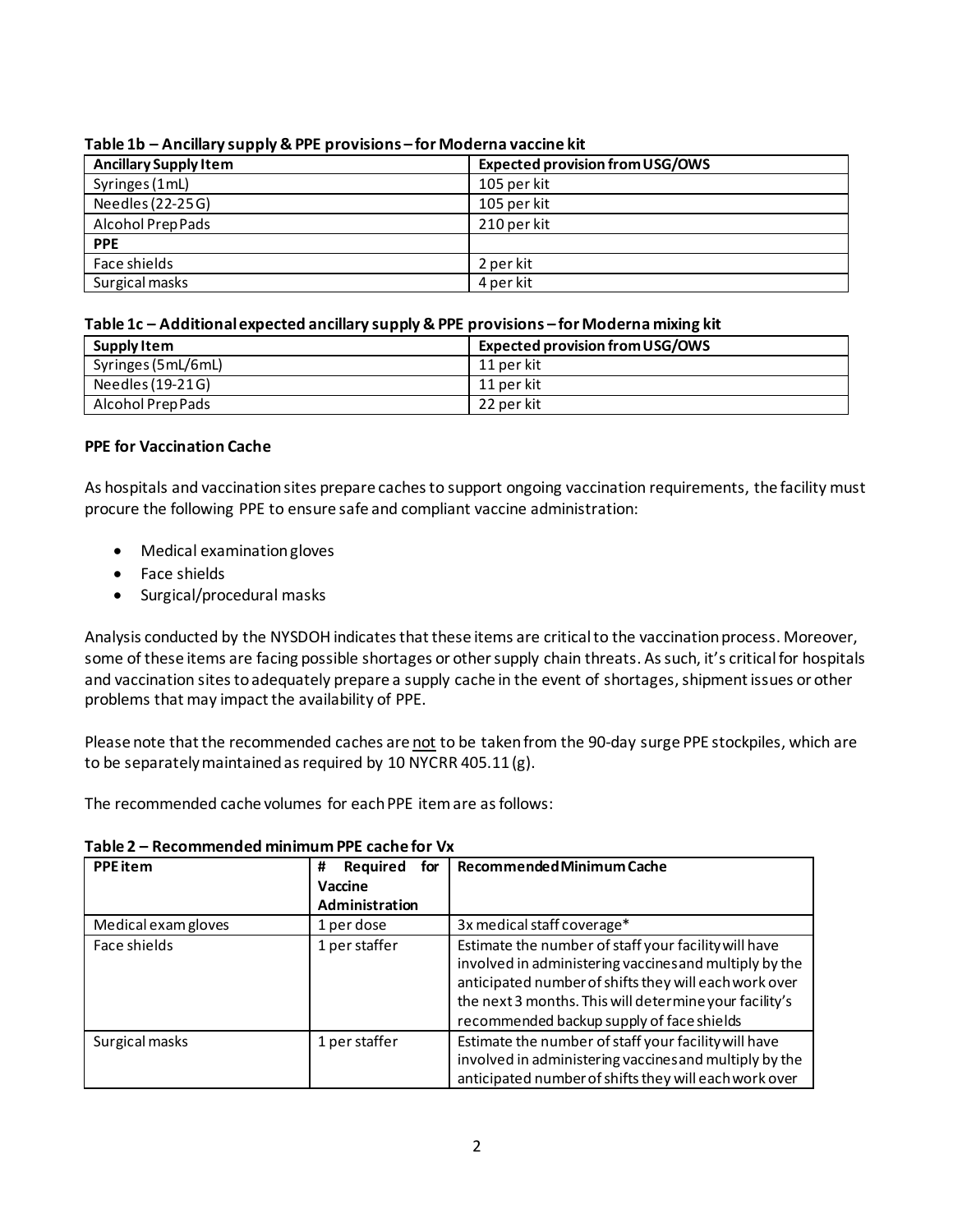|  | the next 3 months. This will determine your facility's |
|--|--------------------------------------------------------|
|  | recommended backup supply of surgical masks            |

\*Over the course of Phase 1A, hospitals and vaccination sites will be expected to vaccinate their own staff, and potentially other individuals including local EMS workers. Therefore, this 3x buffer is intended to cover 100% of a given site's staff, plus the additional individuals that a facility may also be responsible for vaccinating.

### **Ancillary Vaccination Supply Cache**

As hospitals and vaccination sites prepare caches to support ongoing vaccination requirements, they must procure the following ancillary vaccination supplies:

- Syringes (1mL)
- Syringes (3mL/5mL)
- Needles (22-25 G)
- Needles (21 G)
- Alcohol Prep Pads
- 2mL Vials of 0.9% Saline Solution

Please note that is not an exhaustive list of all the supplies that hospitals and vaccination sites will need; rather, it is a short list of the critical items that will need to be cached. Since the NYSDOH anticipates the distribution of multiple vaccines, hospitals and vaccination sites will need to procure supplies with the specific vaccine requirements in mind.

While McKesson will deliver shipments of Moderna's vaccine together with ancillary vaccination supplies, this will not be the case for Pfizer's vaccine. For Pfizer's vaccine, the OWS kitting site will send supply shipments separately from the vaccine. It's possible that due to unforeseen circumstances, deliveries of supplies may be delayed and arrive later than the vaccine. To make sure this does not hold up the process of vaccination, hospitals and vaccination sites must keep enough ancillary supply on-hand to administer one entire tray of Pfizer's vaccine — which contains 975 doses. In order to ensure sufficient supplies, plan for enough supplies for 1000 doses. This translates to:

| <b>Ancillary Supply Item</b>     | <b>Required for PFI Vaccine</b> | Recommended Minimum Cache            |
|----------------------------------|---------------------------------|--------------------------------------|
| Syringes (1mL)                   | 1 per dose                      | 1000                                 |
| Syringes (3mL/5mL)               | 1 per dilution*                 | 200                                  |
| Needles (22-25G)                 | 1 per dose                      | 1000                                 |
| Needles (21G)                    | 1 per dilution*                 | 200                                  |
| Alcohol Prep Pads                | 2 per dose; 1 per dilution*     | 2200                                 |
| 2mL Vial of 0.9% Saline Solution | 1 per dilution*                 | 200                                  |
| Cryogenic Freezer Gloves         | 1 pair per vaccination site     | Variable based on scale of operation |

\* Every 5 doses must be diluted and mixed using a 2mL vial of 0.9% Saline Solution

Since McKesson will ship Moderna's vaccine along with supplies, there is less of a concern that a shipment may arrive without the adequate supplies to administer it. Despite this, hospitals and vaccination sites need to ensure that they have an adequate cache in the event of insufficient supply. For Moderna's vaccine, hospitals and vaccination sites should maintain a cache of the ancillary supplies required to administer 1000 doses. This translates to: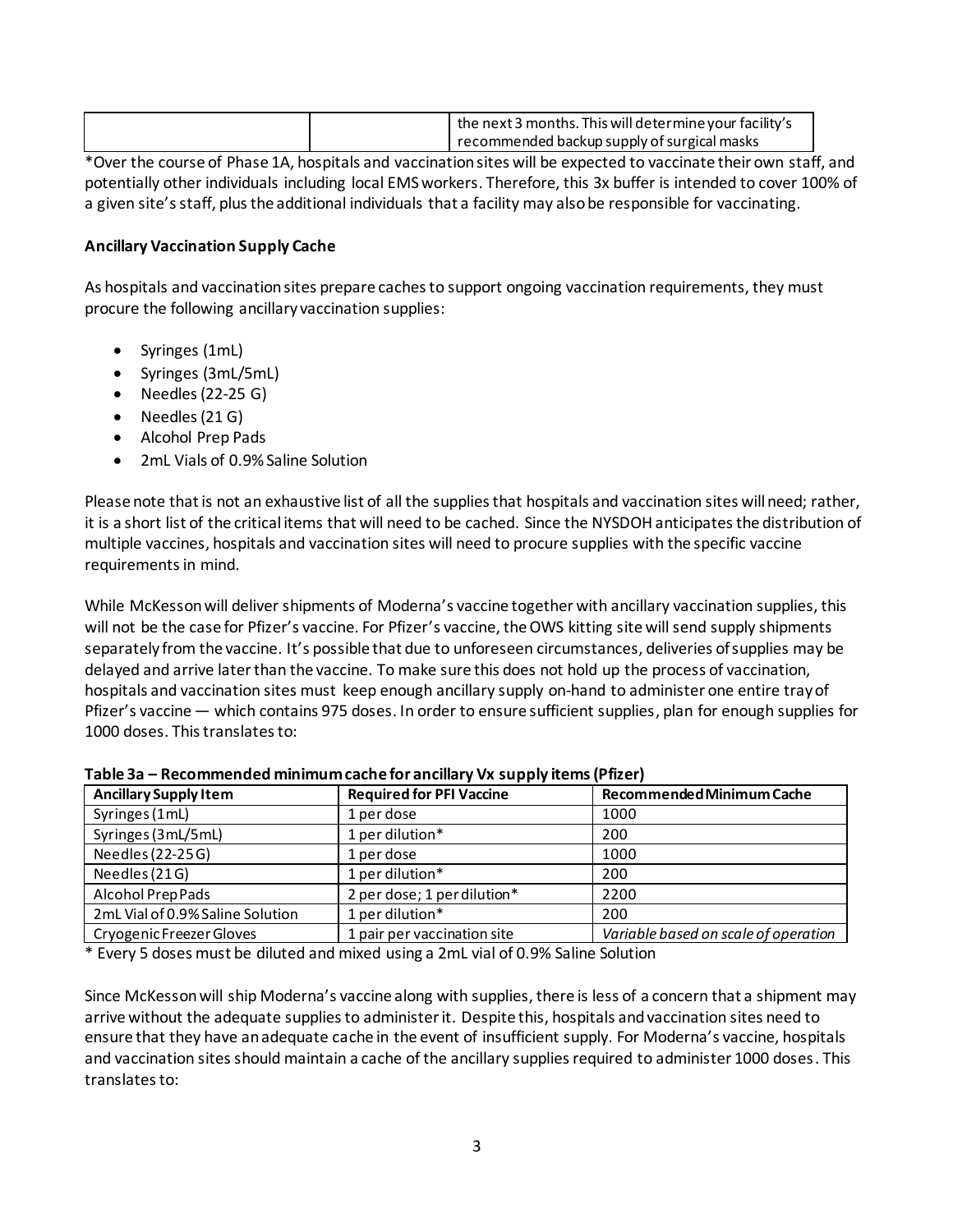| <b>Ancillary Supply Item</b> | <b>Required for MRNA Vaccine</b> | Recommended Minimum Cache |
|------------------------------|----------------------------------|---------------------------|
| Syringes (1mL)               | 1 per dose                       | 1000                      |
| Needles (22-25G)             | 1 per dose                       | 1000                      |
| Alcohol Prep Pads            | 2 per dose                       | 2000                      |

**Table 3b – Recommended minimum cache for ancillary Vx supply items (Moderna)**

#### **Developing a Plan**

NYSDOH developed PPE and ancillary supply requirements for the NYS health system. A summary of the guidance outlined in this document is attached. Please note that the provided guidance only recommends minimum cache requirements. Hospitals and vaccination sites should feel free to stockpile more supplies above this threshold as they see fit.

In some scenarios, a hospital or vaccination site may find itself short on critical PPE or ancillary vaccination supplies. If a facility needs immediate assistance, NYSDOH recommends that these facilities request backup supplies from their respective county Office of Emergency Management (OEM). Otherwise, hospitals and vaccination sites can request backup supplies through their local health department or the NYSDOH.

Identify the individuals responsible for building a site's vaccination supply cache and communicate your plan. In addition, hospitals must track the status of their caches on an ongoing basis and keep records of any items they are facing difficulty procuring.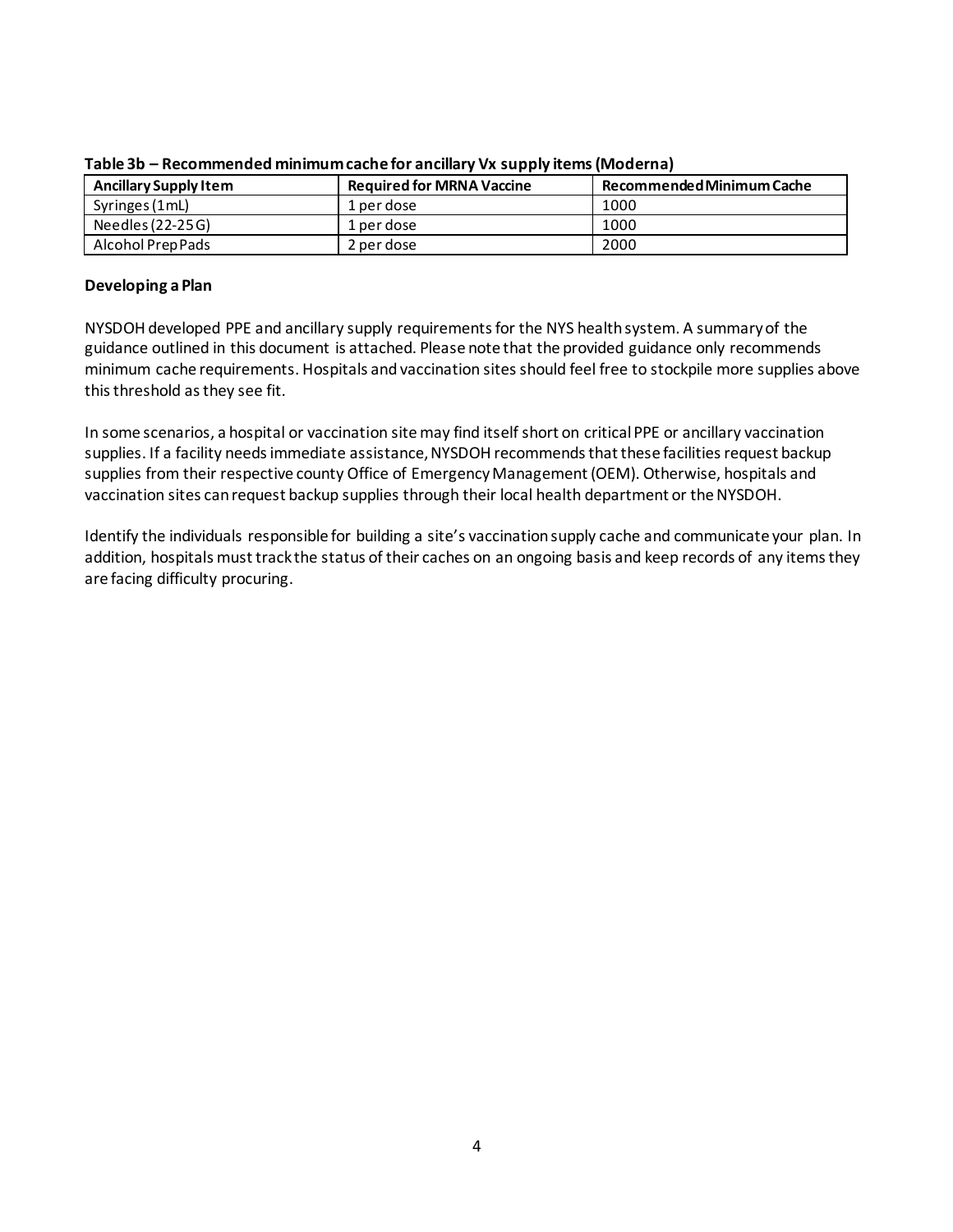

# **New York State COVID-19 Vaccination Program Request to Re-Direct Vaccine Between Priority Populations Within Current Phase**

#### **Providers must submit this form to request approval to redirect vaccine**

Limited amounts of the COVID-19 vaccine will be available during the first phase of the COVID-19 vaccination program in New York. Adherence to the NYS prioritization and allocation framework is an essential part of maintaining equity and fairness throughout the distribution process. Therefore, vaccine may only be re-directed to a target population within the current phase priority groups.

- $\triangleright$  Facilities in New York State must administer the COVID-19 vaccine according to the NYS prioritization plan. The plan is organized by phases determined by ACIP and the Centers for Disease Control and Prevention (CDC) and includes sub-prioritization of populations within each phase.
- $\triangleright$  If a facility predicts that it will not be able to administer all of the vaccine allocated to the current priority target populations within the facility and any other facilities' staff that have been assigned to receive vaccinations at the site, and the facility has exhausted all outreach options designed to bring additional individuals in the priority target populations to the facility, a request to re-direct vaccine to one or more different target population groups within the current phase's priority groups may be submitted to the state for approval.
- E Requests to re-direct the vaccine to a different priority population should be rare and critical. Requests will only be considered for re-directing from one target population to another target population within a current phase's priority groups. For example, among priority groups within phase 1a, within phase 1b, etc.

| <b>PROVIDER INFORMATION</b>                                                                                                       |                                |                                      |                                  |                                                 |  |
|-----------------------------------------------------------------------------------------------------------------------------------|--------------------------------|--------------------------------------|----------------------------------|-------------------------------------------------|--|
| Facility Location Name: enter facility location here                                                                              |                                | <b>COVID Pin #:</b> enter pin # here |                                  |                                                 |  |
| <b>Facility Contact Name: enter here</b>                                                                                          |                                | Date of submission: xx/xx/xx         |                                  |                                                 |  |
| Email: enter email                                                                                                                |                                |                                      | Phone #: enter phone number      | <b>Extension:</b> enter extension if applicable |  |
| <b>RETARGETING COVID-19 VACCINE WITHIN PRIORITY GROUP PHASES</b>                                                                  |                                |                                      |                                  |                                                 |  |
| List Phase (1A, 1B, 1C, Other?): List phase you are redirecting vaccine within                                                    |                                |                                      |                                  |                                                 |  |
| <b>FROM (TARGET GROUP NAME):</b>                                                                                                  | TO (TARGET GROUP NAME):        | # DOSES TO BE RE-DIRECTED            |                                  |                                                 |  |
|                                                                                                                                   |                                |                                      | From (mm/dd/yy)                  | To (mm/dd/yy)                                   |  |
| From (name here of target group)                                                                                                  | To (name here of target group) |                                      | Click or tap to enter a<br>date. | Click or tap to enter a date.                   |  |
| From (name here of target group                                                                                                   | To (name here of target group) |                                      | Click or tap to enter a<br>date. | Click or tap to enter a date.                   |  |
| From (name here of target group                                                                                                   | To (name here of target group) |                                      | Click or tap to enter a<br>date. | Click or tap to enter a date.                   |  |
| From (name here of target group)                                                                                                  | To (name here of target group) |                                      | Click or tap to enter a<br>date. | Click or tap to enter a date.                   |  |
| Justification (explain in detail the reason for re-directing and any outreach to bring additional individuals into the facility): |                                |                                      |                                  |                                                 |  |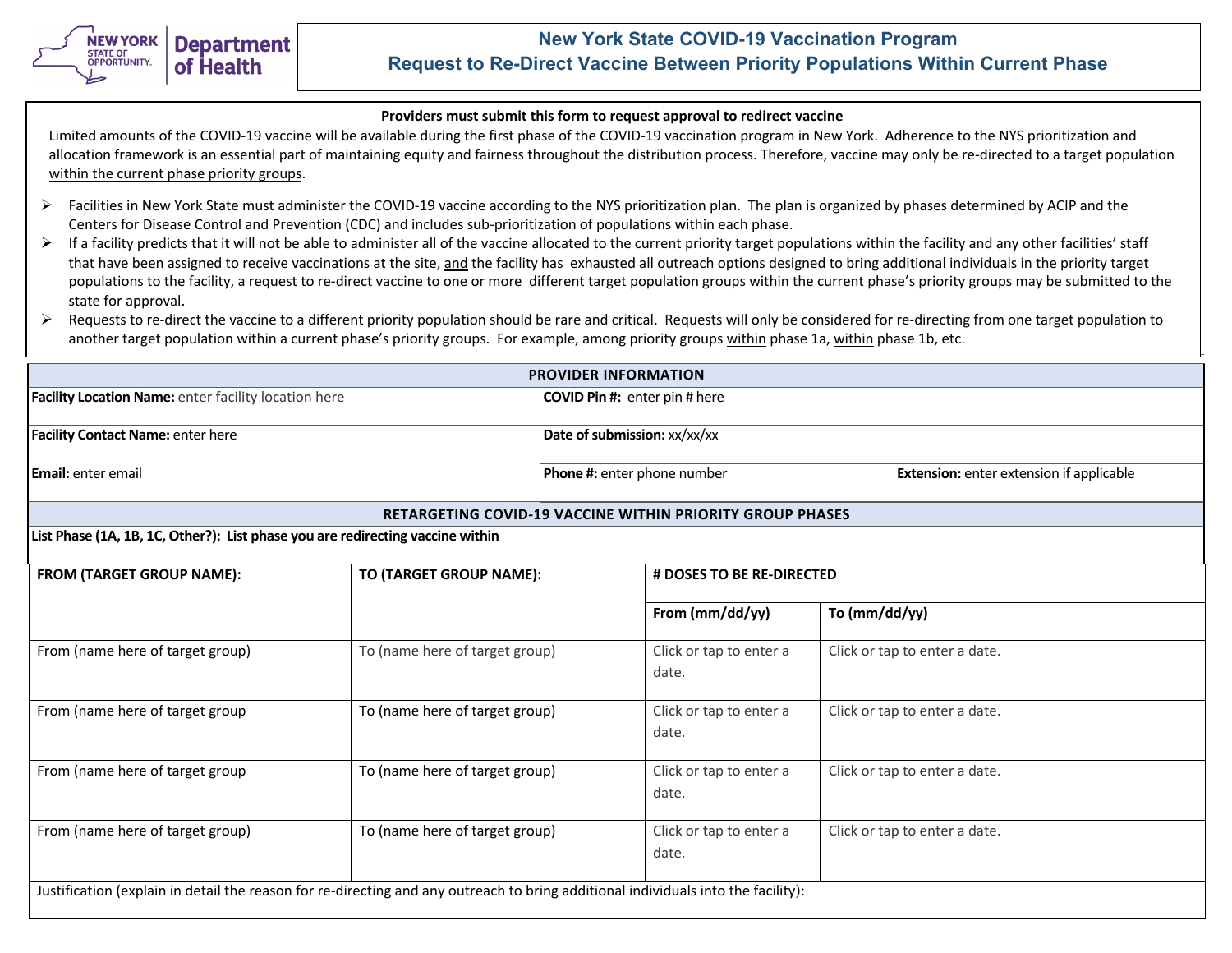

# **New York State COVID-19 Vaccination Program Request to Re-Distribute Vaccine Between Locations**

#### **Providers must submit this form to request approval to Re-Distribute vaccine**

Approval to re-direct vaccine administration to a different target population is NOT the same as approval to re-distribute (i.e., ship or physically transfer) vaccine between locations. Re-distribution (i.e., shipping or physical transfer) of vaccine product from one location to another is strongly discouraged (due to cold chain storage requirements), requires preapproval, and should be extremely rare.

- $\triangleright$  Re-distribution (i.e., shipping or physical transfer) of vaccine product from one location to another is strongly discouraged (due to cold chain storage requirements), requires pre-approval, and should be extremely rare. In general, re-distribution may be considered for large health care systems that need to manage the storage of supply for smaller affiliated locations.
- $\triangleright$  Re-distribution of the Pfizer vaccine in frozen state is not permitted at any time.
- $\triangleright$  Prior to requesting re-distribution (i.e., shipping or physical transfer) of vaccine supply between locations, to prevent waste, facilities must conduct outreach to the target priority population group(s) to bring them in to the facility with the vaccine supply to administer the vaccine, and document such efforts.
- $\blacktriangleright$

| <b>PROVIDER INFORMATION</b>                          |                                                                                                                                   |                             |                                                                  |                                                 |  |
|------------------------------------------------------|-----------------------------------------------------------------------------------------------------------------------------------|-----------------------------|------------------------------------------------------------------|-------------------------------------------------|--|
| Facility Location Name: enter facility location here |                                                                                                                                   |                             | COVID Pin #: enter pin # here                                    |                                                 |  |
| Facility Contact Name: enter here                    |                                                                                                                                   |                             | Date of submission: xx/xx/xx                                     |                                                 |  |
| Email: enter email                                   |                                                                                                                                   | Phone #: enter phone number |                                                                  | <b>Extension:</b> enter extension if applicable |  |
|                                                      |                                                                                                                                   |                             | <b>RETARGETING COVID-19 VACCINE WITHIN PRIORITY GROUP PHASES</b> |                                                 |  |
|                                                      | List Phase (1A, 1B, 1C, Other?): List phase you are redirecting vaccine within                                                    |                             |                                                                  |                                                 |  |
| FROM (Location):<br>TO (Location):                   |                                                                                                                                   |                             | # DOSES TO BE RE-DIRECTED                                        |                                                 |  |
|                                                      |                                                                                                                                   |                             | From (mm/dd/yy)                                                  | To (mm/dd/yy)                                   |  |
| From (Location)                                      | To (Location)                                                                                                                     |                             | Click or tap to enter a<br>date.                                 | Click or tap to enter a date.                   |  |
| From (Location)                                      | To (Location)                                                                                                                     |                             | Click or tap to enter a<br>date.                                 | Click or tap to enter a date.                   |  |
| From (Location)                                      | To (Location)                                                                                                                     |                             | Click or tap to enter a<br>date.                                 | Click or tap to enter a date.                   |  |
| From (Location)                                      | To (Location)                                                                                                                     |                             | Click or tap to enter a<br>date.                                 | Click or tap to enter a date.                   |  |
|                                                      | Justification (explain in detail the reason for re-directing) and any outreach efforts to re-direct prior to making this request: |                             |                                                                  |                                                 |  |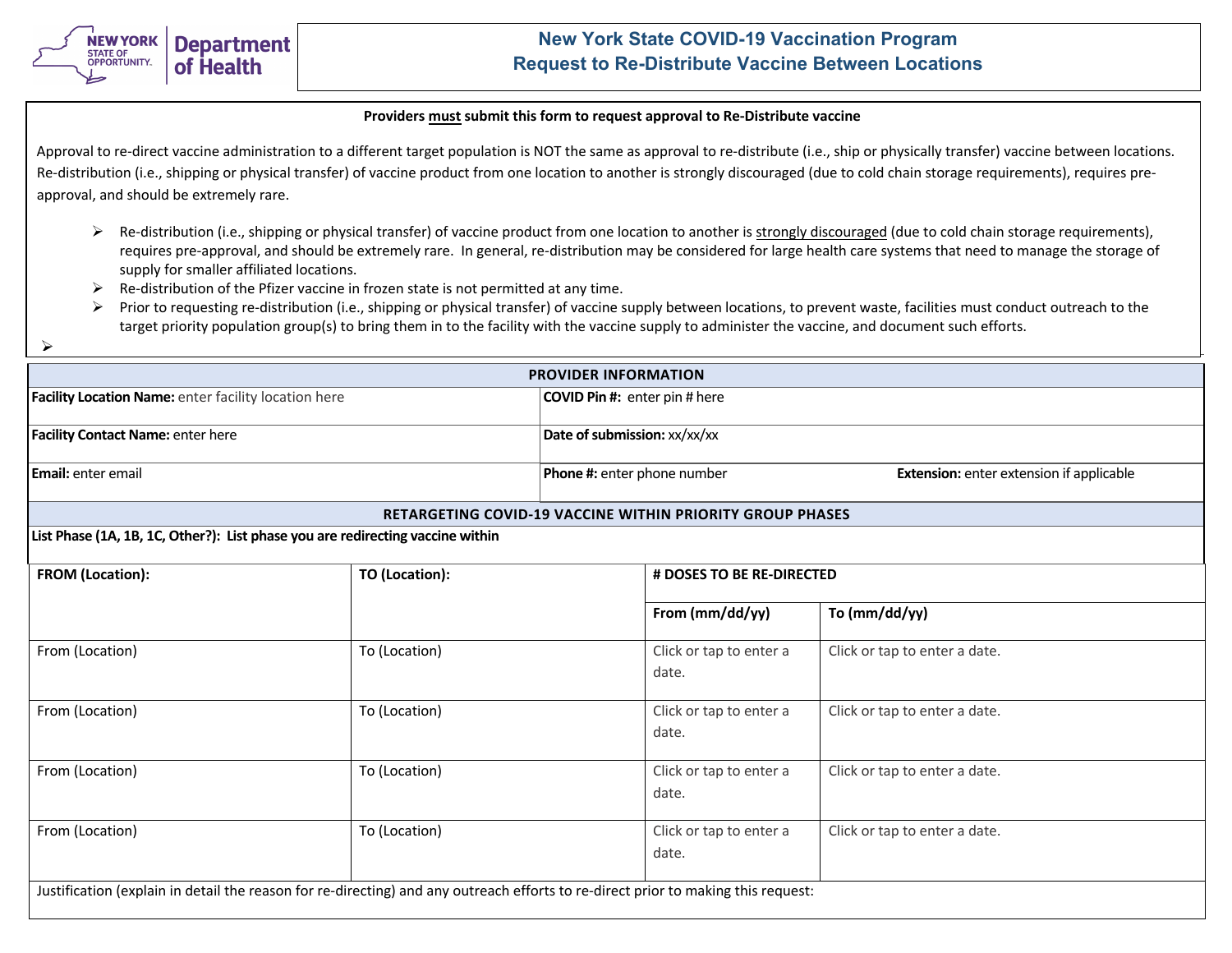

**HOWARD A. ZUCKER, M.D., J.D.** Commissioner

**LISA J. PINO, M.A., J.D.** Executive Deputy Commissioner

## December 10, 2020

## **Guidance for Prioritization of Healthcare Personnel in Hospitals for COVID-19 Vaccination**

Limited amounts of COVID-19 vaccine will be available during the first phase of the COVID-19 vaccination program in New York. The New York State Department of Health is developing a prioritization and allocation framework based on guidance from the Advisory Committee on Immunization Practices (ACIP). During this first phase, ACIP recommends that vaccines be provided to critical populations according to three subphases:

- Phase 1A: Healthcare personnel (i.e. paid and unpaid personnel working in a healthcare setting), first responders in medical roles such as emergency medical services providers, Medical Examiners and Coroners, funeral workers, and persons living in and working in Long Term Care Facilities (LTCFs)
- Phase 1B: Other essential workers
- Phase 1C: Adults with high-risk medical conditions and people 65 years of age or older not already vaccinated in earlier phases.

The total number of healthcare personnel in New York State (including New York City) is estimated at nearly 1.5 million, spanning a diverse group of settings such as hospitals, long term care facilities, home care, emergency medical services, and ambulatory care. Hospitals must be prepared for an initial supply of vaccine that will not cover the entire health care workforce at once. The NYSDOH is directing hospitals and health systems to follow this guidance for prioritization of their workforce during the initial period of limited supply.

## **Hospital Responsibilities**

This guidance describes how each hospital should prioritize which staff receives the vaccination first. The prioritization process applies to every hospital in New York State, however, not every hospital will receive a vaccine shipment. In addition, long term care facilities, emergency medical services providers or additional employers of high-risk personnel will not receive direct shipments of the vaccine. Rather, hospitals with vaccine allocations will function as centers at which prioritized staff working at hospitals or other health facilities outside their system will be vaccinated. Key points include:

- Hospitals will be notified about how much of the vaccine received will be allocated for staff within that hospital.
- Hospitals will be notified about which additional facilities will be sending staff to be vaccinated.
- Each hospital, whether it is direct recipient or not, may not be able to vaccinate their entire Phase 1A staff from the same shipment. Hospitals will not able to move to the next level of staff prioritization until explicit permission is granted by New York State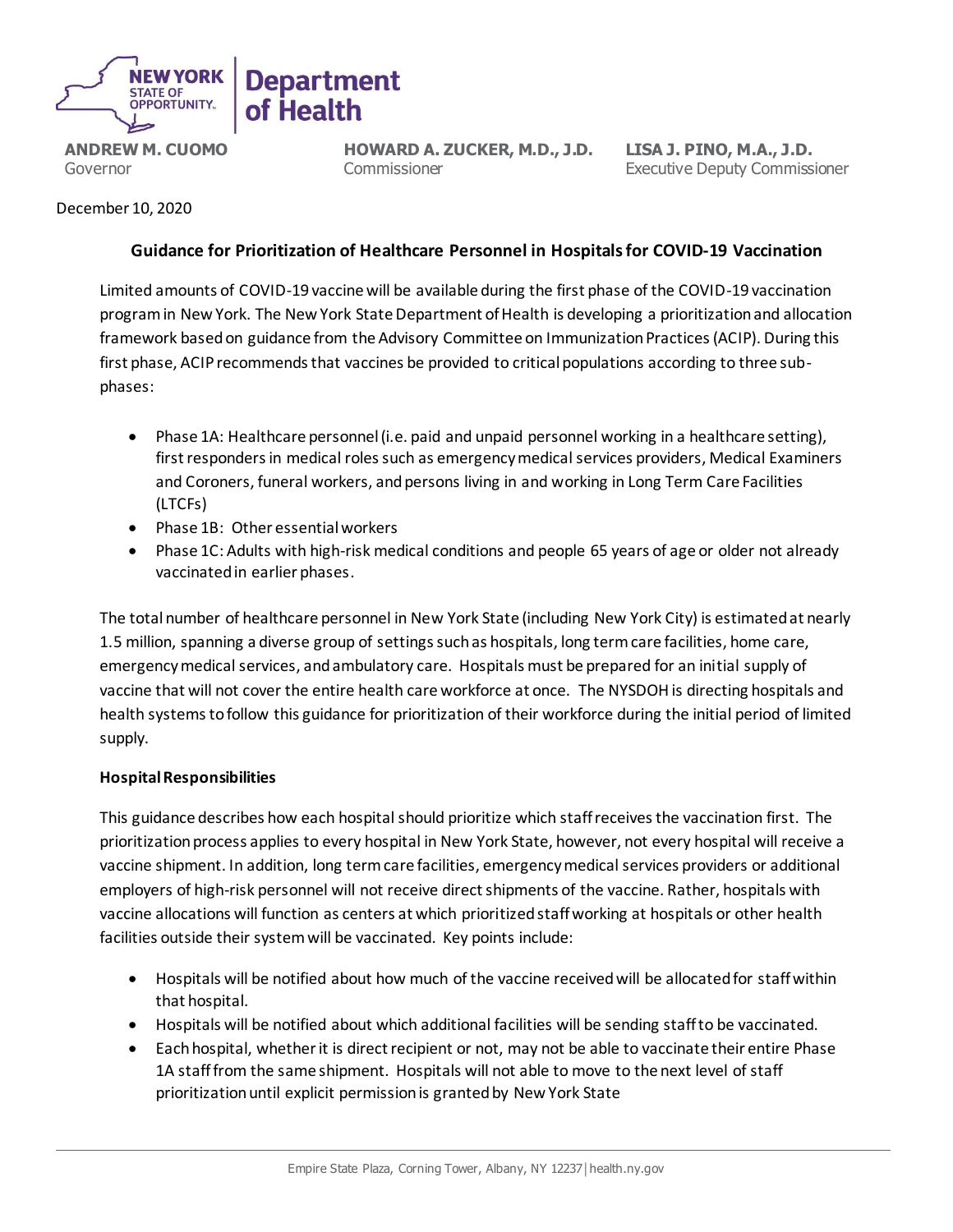# **Identify staff prioritized for vaccine within the hospital**

The first group to be vaccinated will be health care personnel within the hospital at high risk for transmitting or becoming infected with COIVD-19. This group includes not only clinicians, but any staff who work in settings where transmission is likely, or who are at higher risk of transmitting the virus to patients who are at elevated risk of severe morbidity or mortality. This includes those who are paid and unpaid and who have the potential for direct or indirect exposure to patients or infectious materials.

# **1. Identify and rank high-risk work locations within the hospital. This will include locations where**

- Patients with COVID-19 are provided with direct care
- Aerosolizing procedures are performed
- Exposure to the public occurs in an uncontrolled way (reception areas, cafeterias etc.)
- There are patients with a greater risk of morbidity and mortality if exposed (oncology, pediatrics, etc.)
- There are employed staff, voluntary staff, contractors and volunteers who meet the criteria.

This could include medical and pediatric intensive care units, emergency departments, COVID-19 wards, if they exist, internal medicine and pediatric floors, oncology floors, bone marrow transplant units, HIV units, labor and delivery, obstetrics, operating rooms, reception, triage, cafeterias, etc.

Rank all locations in the hospital according to volume of COVID-19 patients seen, volume of all types of patients seen, acuity, numbers of patients at risk for severe COVID-19 disease, and numbers of procedures performed. Each ranking level may have several locations within it. Rank your locations from 1 (most at risk) to 5 (least at risk) using the matrix attached. Locations will be vaccinated in order from a score of lowest to highest.

# **2. Identify all job roles or job titlesin each location that meet the following criteria:**

- Staff who work directly with COVID-19 patients or infectious materials, for example, by providing direct care, cleaning rooms occupied by COVID-19 patients, handling the deceased bodies, delivering food or performing transport services.
- Staff who perform procedures with higher risk of aerosolization
- Staff who have uncontrolled exposure to patients or the public in a way that may increase the risk of transmission
- Staff who routinely touch shared surfaces or common items.
- Staff who are unable to work remotely, not providing direct patient care but are essential to the functioning of the ward such as clerks or secretaries who need to be on site and are in contact with clinicians who are routinely providing direct care.

Using the same scale of 1 (most at risk) to 5 (least at risk):

Step 1

- Score all staff who meet the above criteria and who work on the same floor or ward according to age and work or home location, using the attached matrix.
- Rank the individual staff members in each location according to their score from lowest to highest.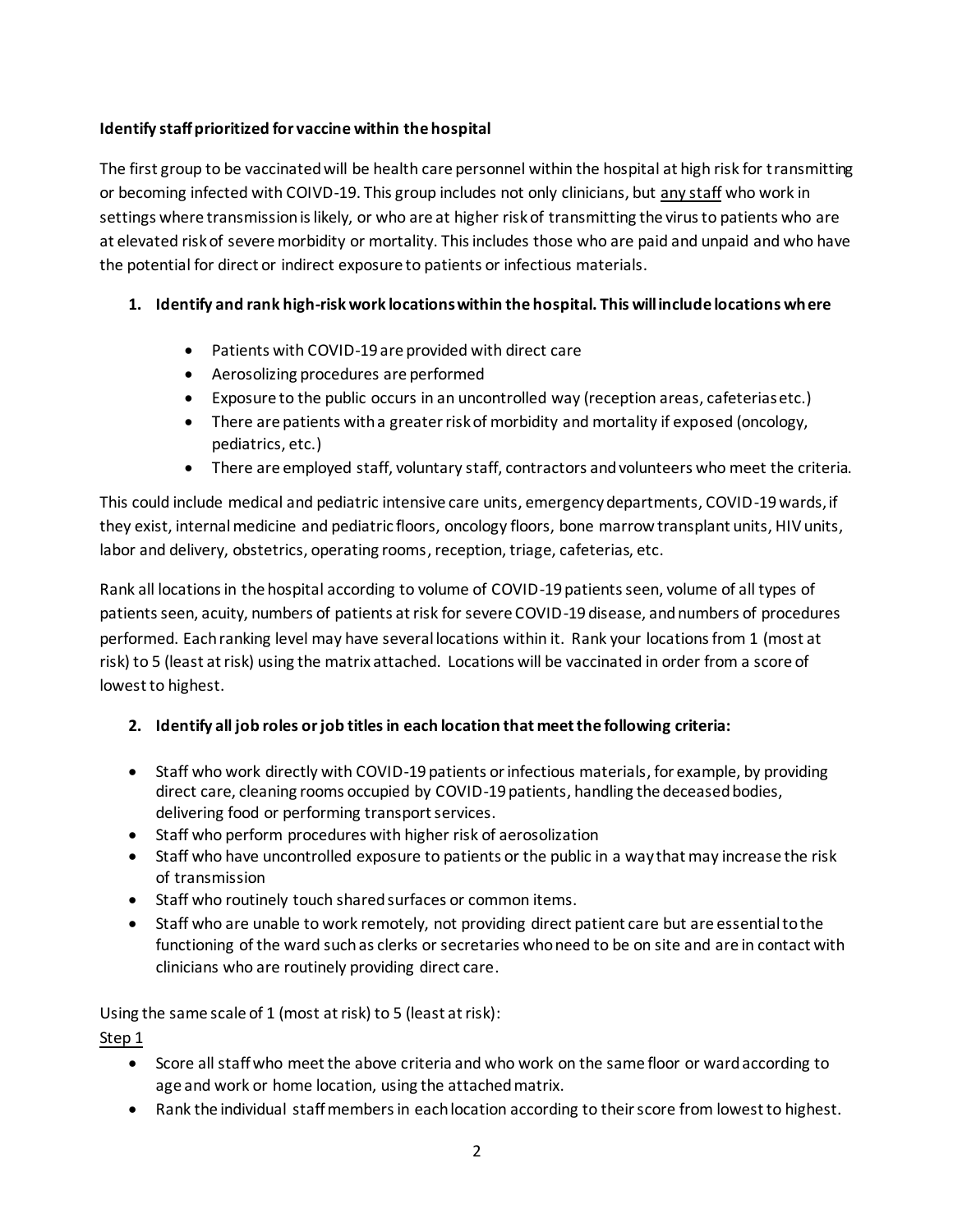• Begin with those locations that score the lowest and proceed through all locations.

## Step 2

- Divide staff into 3 groups on each ward, floor or location. Start by vaccinating staff with the lowest score, then proceed to those with higher scores, in order.
- If many staff have the same score, you may prioritize staff by age or comorbidities, if known, or develop a methodology (i.e. alphabetical). Staff with the same score can also be randomly assigned to be vaccinated.

## Step 3

- **Stop** when 1/3 of the staff on a given floor or location are vaccinated. Vaccinating in three groups is a precaution to ensure that there is more than adequate staff coverage in the event those who are initially vaccinated experience side effects that keep them from working.
- As vaccine becomes available after the first third of staff in each location are vaccinated, the second group (or third) can be vaccinated. Once all staff in group two are vaccinated, then group three can be vaccinated.
- **3. Plan immediately for the second COVID-19 dose**

Make appointments for staff to receive the second dose 21 or 28 days (depending on which vaccine is used) later **at the time** the first dose is administered. It is important to send frequent reminders about when and where to receive the second dose. All vaccinated staff must be tracked to ensure they get the second matching dose on time.

## **Equity**

All workers who meet criteria for vaccination must be included, regardless of job title. For example, doctors, registered nurses, licensed practical nurses, certified nursing assistants, personal care assistants, environmental workers, ward clerks, dietary workers, and others who work on the same floor or ward and who have direct contact with COVID-19 patients should all be eligible for vaccination at the same time.

## **Communicating the Plan**

Be sure to clearly communicate how prioritization will work to hospital staff. Identify the individuals who meet the prioritization criteria and communicate to them your plan for offering COVID-19 vaccine. Hospitals should consider implementing an appointment schedule to make it possible to complete the first dose of the vaccine series for your high-risk personnel within 10 days of receiving the vaccine. All hospitals, whether it is itself an administration site or is sending staff to another hospital to receive the vaccine, must track uptake among staff and keep a record of staff that decline vaccination.

This guidance is in effect from the date of issuance until it is updated or additional guidance is issued by NYSDOH. For questions, please contact the New York State Department of Health, Bureau of Immunization at (518) 473-4437.